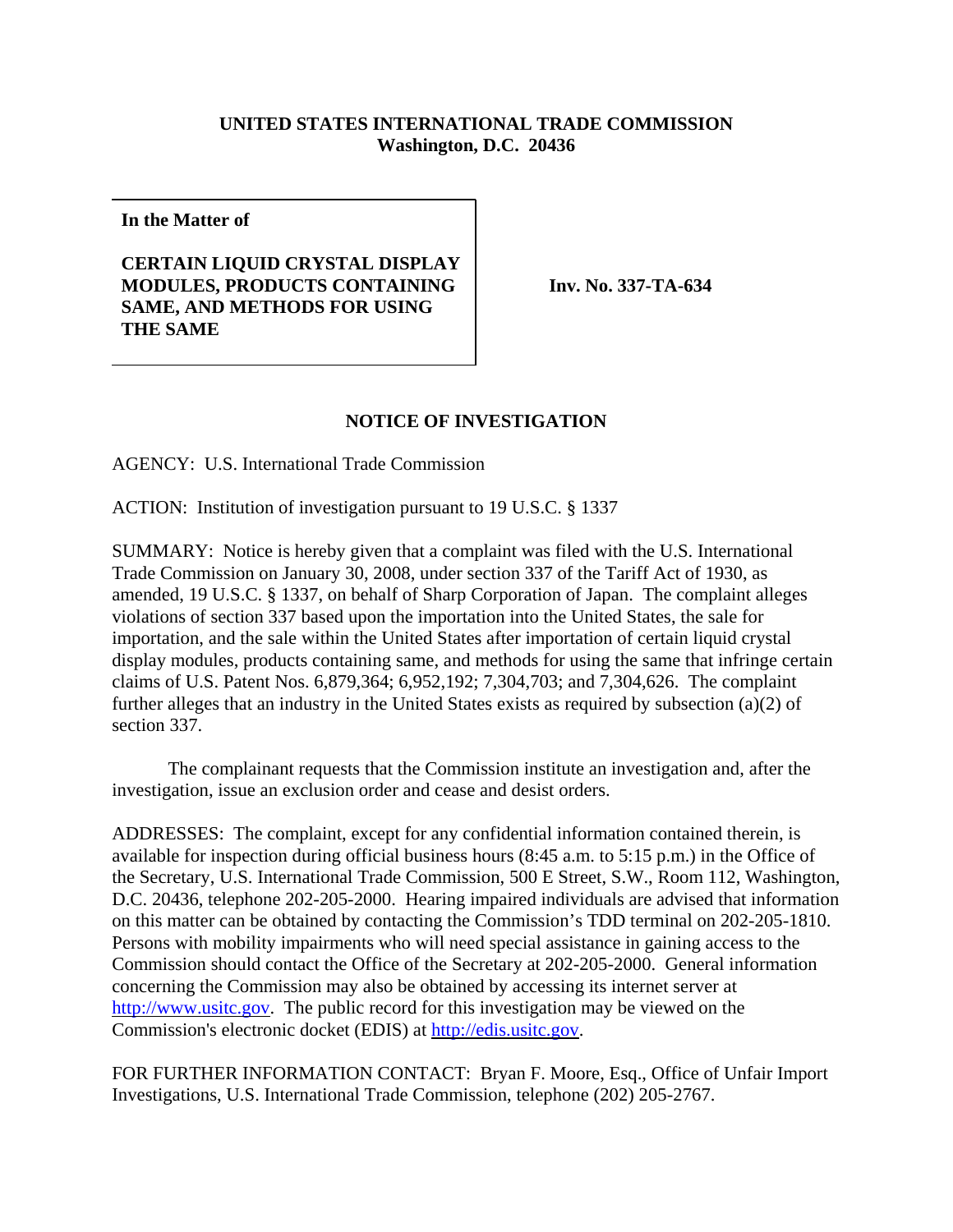AUTHORITY: The authority for institution of this investigation is contained in section 337 of the Tariff Act of 1930, as amended, and in section 210.10 of the Commission's Rules of Practice and Procedure, 19 C.F.R. § 210.10 (2007).

SCOPE OF INVESTIGATION: Having considered the complaint, the U.S. International Trade Commission, on February 27, 2008, ORDERED THAT –

(1) Pursuant to subsection (b) of section 337 of the Tariff Act of 1930, as amended, an investigation be instituted to determine whether there is a violation of subsection  $(a)(1)(B)$  of section 337 in the importation into the United States, the sale for importation, or the sale within the United States after importation of certain liquid crystal display modules, products containing same, and methods for using the same that infringe one or more of claims 5-7 of U.S. Patent No. 6,879,364; claims 1 and 4 of U.S. Patent No. 6,952,192; claims 1, 2, 6-8, 13, 14, 16, and 17 of U.S. Patent No. 7,304,703; and claims 10, 17, and 20 of U.S. Patent No. 7,304,626, and whether an industry in the United States exists as required by subsection (a)(2) of section 337;

(2) For the purpose of the investigation so instituted, the following are hereby named as parties upon which this notice of investigation shall be served:

(a) The complainant is  $-$ 

Sharp Corporation 22-22 Nagaike-cho, Abeno-ku Osaka 545-8522, Japan

(b) The respondents are the following entities alleged to be in violation of section 337, and are the parties upon which the complaint is to be served:

> Samsung Electronics Co., Ltd. 416 maetan-dong, Youngtong-gu Suwon, Kyunggi-Do, Korea 443-742

Samsung Electronics America, Inc. 105 Challenger Road Ridgefield Park, New Jersey 07660

Samsung Semiconductor, Inc. 3655 North First Street San Jose, California 95134